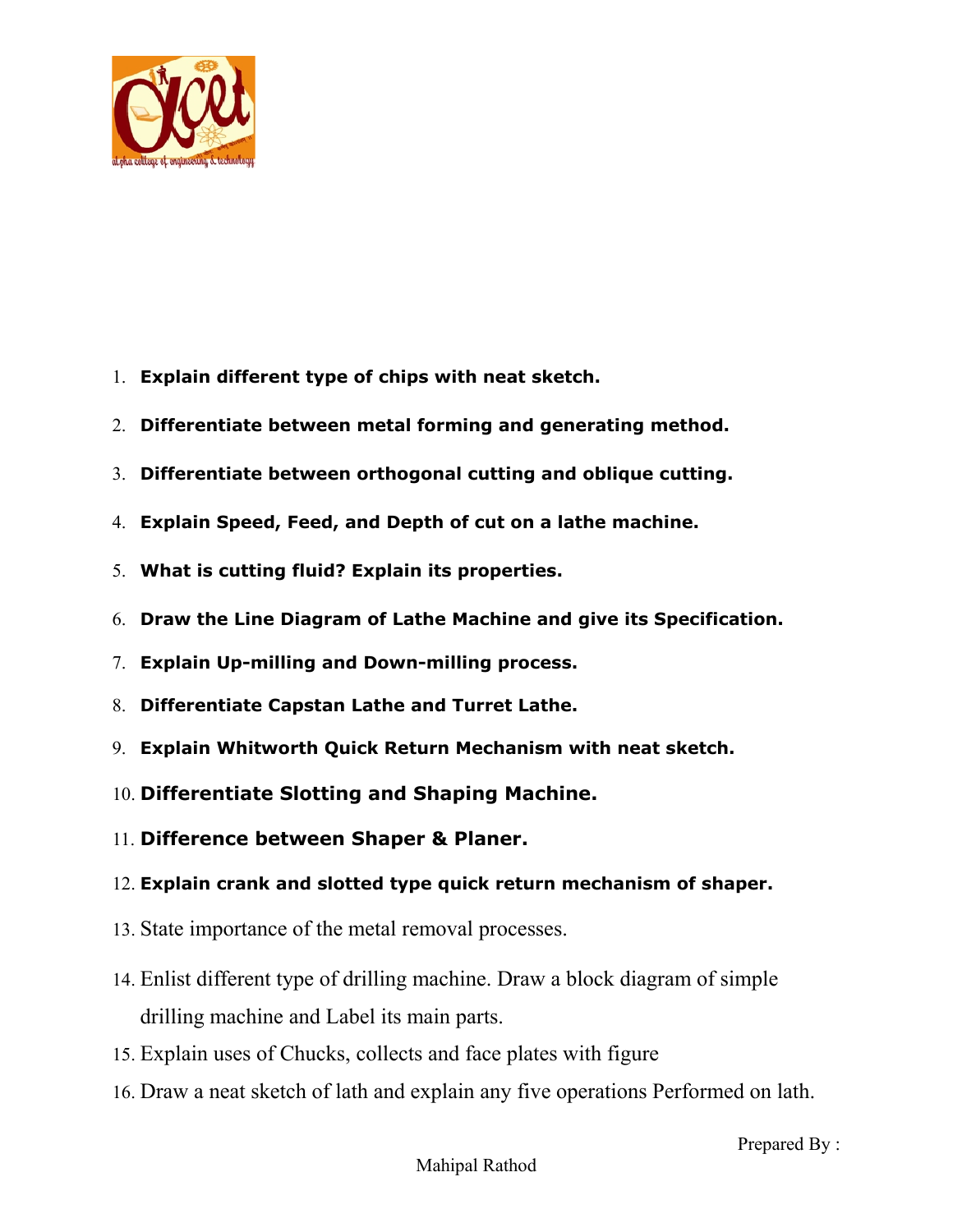

# **ALPHA COLLEGE OF ENGINEERING &**

## **TECHNOLOGY**

**Managed by Alpha Educati n F undati n** 

**Parager IIII. Probable Poly%e&#'** (il). hat&a\*' Ta. (i) all I' + i#t Gandhinaga&

- 17. Cla## $i, y$  Machine  $T \cup i + \& i$   $e \# s$
- 18. Explain with Line Diagram Column and Knee Type Milling Machine.
- 19. Classify the milling machine and draw a line diagram of plain milling Machine, showing different parts.
- 20. What is indexing in milling machine? Explain any two Methods of Indexing.
- 21. List various Milling operations & explain any three with sketch.
- 22. Explain with Line Diagram Column and Knee Type Milling Machine.
- 23. Classify the milling machine and draw a line diagram of plain milling machine, showing different parts.
- 24. what is indexing in milling machine? Explain any two Methods of Indexing.
- 25. List various Milling operations & Explain any three With sketch.
- 26. Draw a neat sketch of single point cutting tool with its geometry.
- 27. Answer in Brief.

1.Positive and Negative Rake Angle.

- 2. List cutting tool materials.
- 28. Define terms.
	- (1) Tool Life (2) Machinability
	- (2) Cutting speed (4) Depth of cut(5) Feed
	- (3) (6) Machine tool (7) MRR